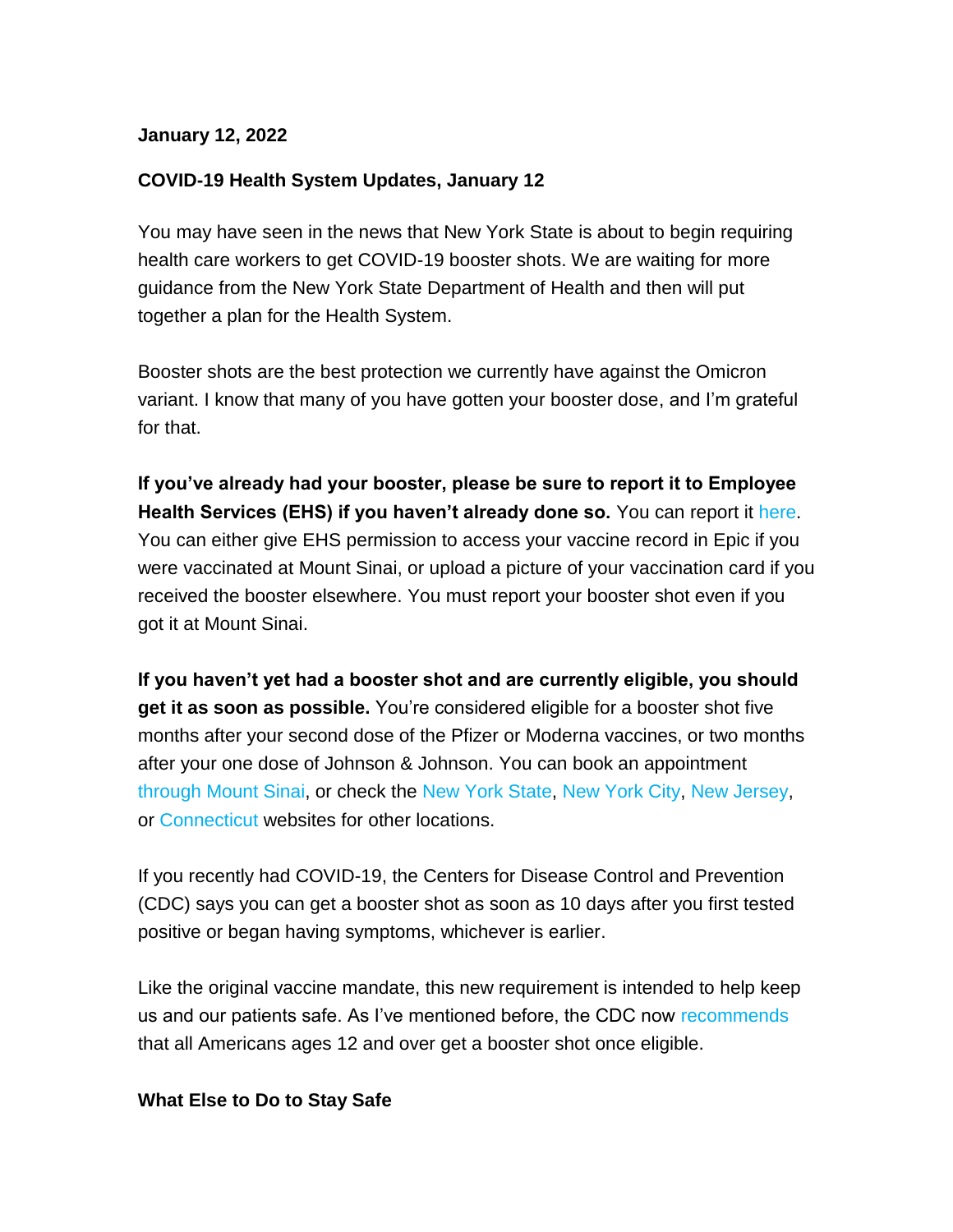I know many of you are wondering what else you can do to stay safe, and in a new *Mount Sinai Today* [article](https://s2.bl-1.com/h/doQ06bo9?url=https://health.mountsinai.org/blog/how-to-stay-safe-as-the-omicron-variant-spreads-in-new-york/) and [video,](https://s2.bl-1.com/h/doQ06gBC?url=https://youtu.be/uMm1ZT6Xk0M) Bernard Camins, MD, Medical Director for Infection Prevention, has some useful suggestions for public transportation, kids at school, and how to choose the right mask. Most of the advice is similar to that given for other variants of COVID-19, but do consider upgrading your mask.

## **Some Hopeful Signs in the Numbers**

As of this morning, we had 883 inpatients with COVID-19 across the system, 97 of whom were in critical care. The New York State seven-day average test positivity rates as of yesterday were 20.1 percent for New York City, 25.1 percent for Long Island, and 22.0 percent for the mid-Hudson region.

The test positivity rates and some other indicators we watch appear to have stabilized in the last few days. For example, the number of staff out sick because of COVID-19 is no longer increasing, as it was earlier in the month. It's too early to draw conclusions, but these are hopeful signs; if the Omicron wave is cresting, this is where we would see it first. Hospitalizations typically stay high for several weeks after cases peak, but we expect both numbers to be headed downward by February.

Some of you have asked for more detail in the numbers. Here are the hospital-byhospital inpatient numbers as of 9 am today:

| Hospital                 | Total<br>Cases | ICU<br>Cases |
|--------------------------|----------------|--------------|
| The Mount Sinai Hospital | 268            | 31           |
| Mount Sinai Morningside  | 136            | 17           |
| Mount Sinai West         | 89             | 8            |
| Mount Sinai Beth Israel  | 99             | 10           |
| Mount Sinai Brooklyn     | 106            | 12           |
| Mount Sinai South Nassau | 105            |              |
| Mount Sinai Queens       | 80             | g            |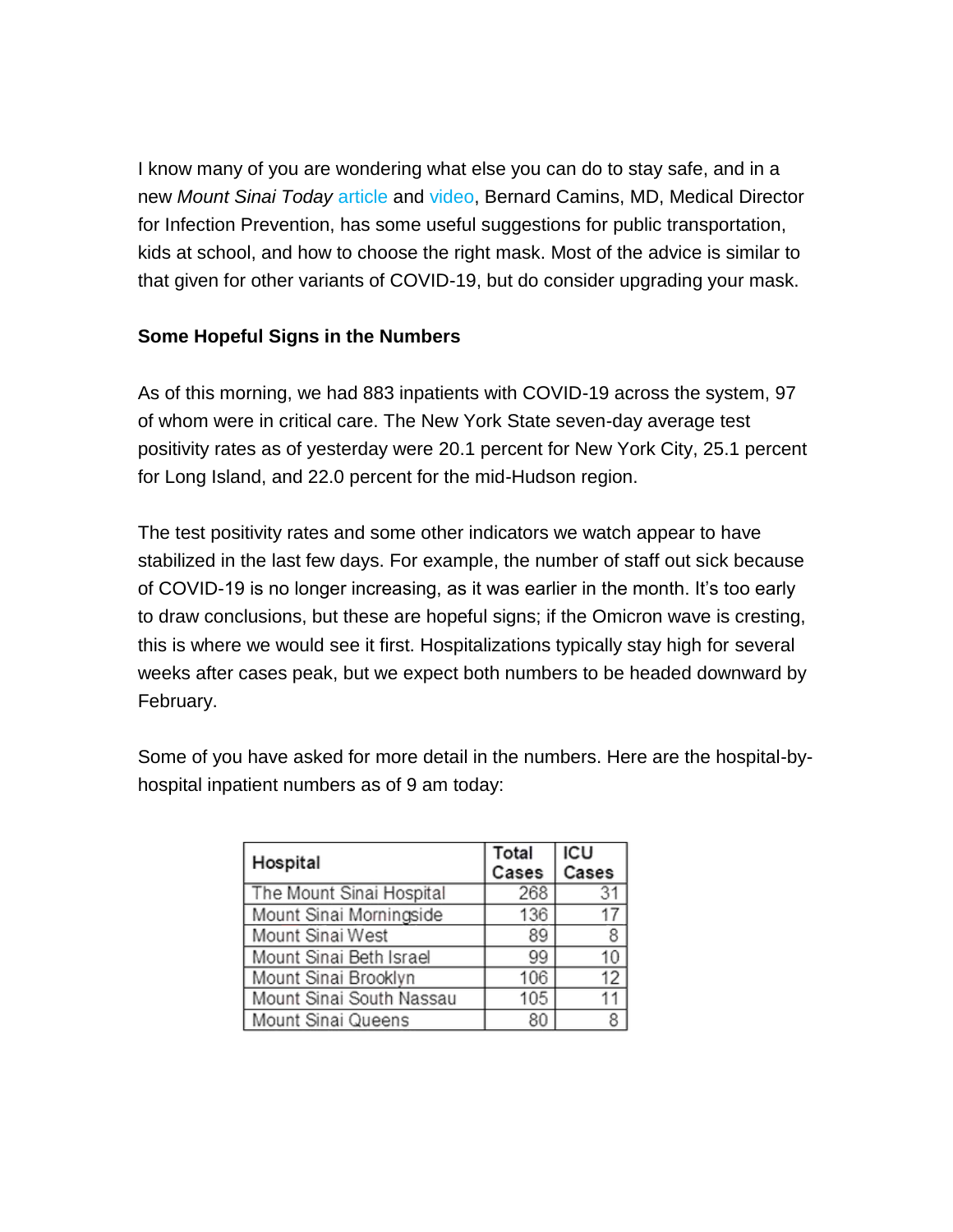## **Reminder About Asymptomatic Testing**

A reminder that we continue to offer free PCR testing for asymptomatic employees; the latest schedules are always posted [here.](https://s2.bl-1.com/h/doQ06mbF?url=https://www.mountsinai.org/about/covid19/staff-resources/employee-health/testing?accordionAction=accordion-jump_link-93841656&_ga=2.66312553.611363118.1641823108-1085987282.1583268007) Please note that the CDC does not recommend PCR testing for anyone who has tested positive in the past 90 days, as you can continue to test positive even though you are no longer infectious.

# **Parking Permits Valid Again**

If you had one of those New York City-issued parking permits that expired at the end of December, you can start using it again. The New York City Department of Transportation has reversed its previous decision in light of the Omicron wave and reinstated the permits' validity through Saturday, April 30. Also, if you got a ticket this month while using the expired permit, you can appeal it before the New York City Parking Violations Bureau. However, as before, no new permits are being issued.

## **Getting Help When You Need It**

I hope you find these updates helpful. It's important that you have the latest information as you go about your jobs and your lives. And if you need other things to help you do your job better, please let your manager know. For example, I know that many of you want to know where you can eat safely; [here is a list](https://s2.bl-1.com/h/doQ06qzH?url=https://www.mountsinai.org/files/MSHealth/Assets/HS/About/Coronavirus/MSHS_COVID-19_Designated-SoDistanced_Eating_Spaces.pdf) covering most of our sites. I also know that our ED colleagues and those in the COVID-19 units are sometimes too busy to go out and get a meal, so we're trying to get food delivered directly to them when we can.

And know, too, that if the pandemic is taking a toll on your emotions, you are not alone. Our [well-being resources](https://s2.bl-1.com/h/doQ06vNK?url=https://www.mountsinai.org/files/MSHealth/Assets/HS/About/Coronavirus/MS-Staff-Support-Resources.pdf) can help. They include self-care, spiritual care, and behavioral health care. I hope you'll make use of them whenever you need to.